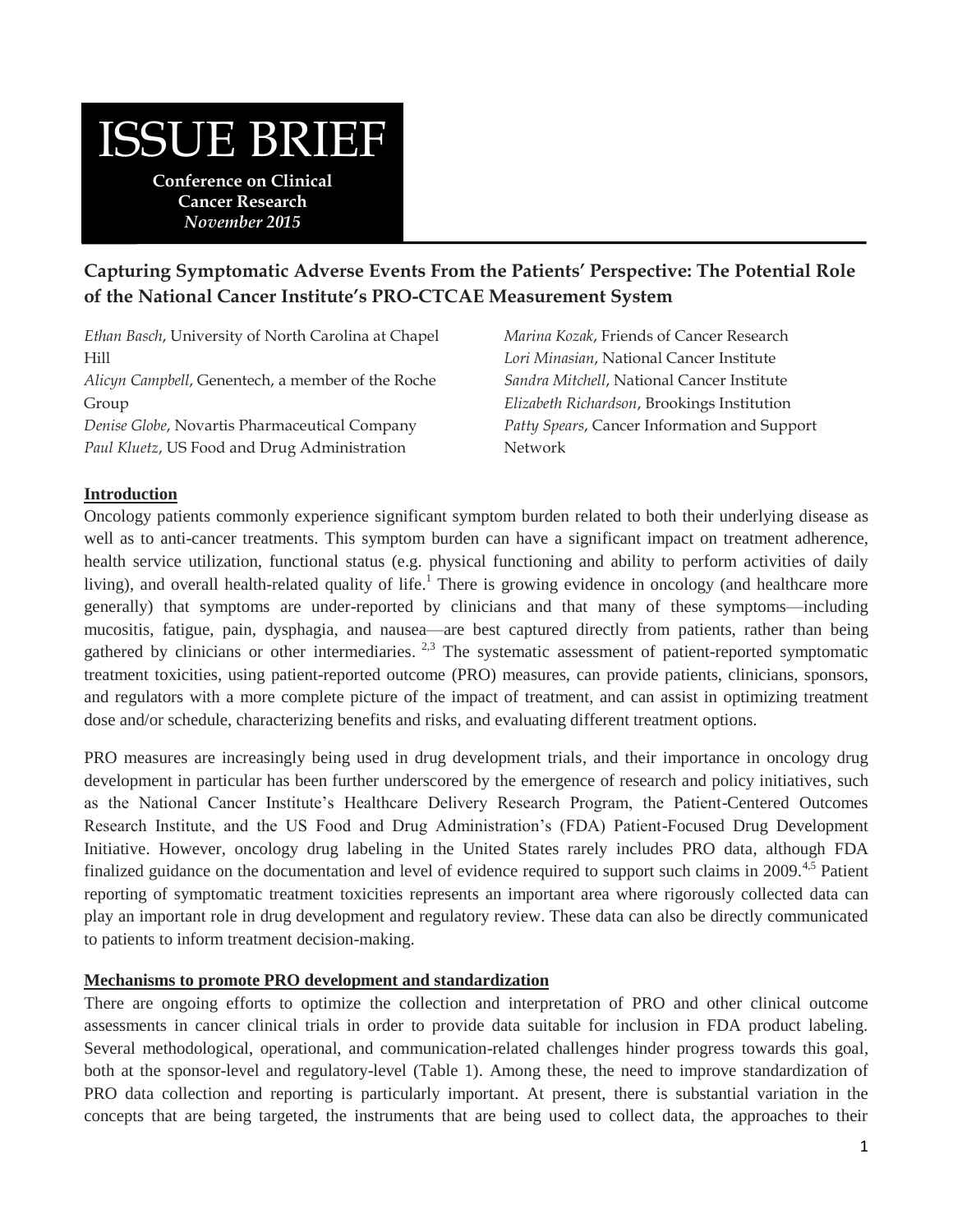implementation in oncology trials, and the ways in which the resulting data are analyzed and presented, both in FDA regulatory submissions and in the literature.

Over the long-term, addressing these challenges will require a range of approaches, among them being the development of new instruments that can better capture those concepts that are most pertinent to oncology. There are, however, several near-term steps the field may consider. For example, the ability to utilize flexible contemporary instruments could be facilitated through an increased focus on the individual assessments of three 'core' concepts that are key components of health related quality of life, and are impacted by treatment benefit and toxicity: 1) **disease-related symptoms**, 2) **treatment-related symptoms** (i.e., symptomatic adverse events/toxicities), and 3) **functioning** (e.g. physical functioning and activities of daily living).

## **Table 1: Barriers to PRO measure implementation and use in oncology<sup>1</sup>**

- Lack of prioritization by sponsors and regulators of PRO measures
- Increasingly small samples sizes for targeted oncology therapeutics that may make randomized comparison of PRO endpoints challenging
- A limited number of existing PRO instruments that meet the criteria in FDA's current application of established FDA guidance
- A lack of a standardized approach for identifying relevant PROs and corresponding PRO instruments for use in clinical trials
- Difficulty in aligning PRO instrument development timelines with clinical development programs, particularly under the expedited review process in oncology
- Difficulty in operationalizing PRO tools across multinational settings
- Trial designs that are often not optimized for the inclusion and interpretation of PROs (e.g. open-label and single arm studies which can be used for accelerated approval)
- PRO data that is infrequently assessed and/or incomplete (e.g. missing data due to inadequate PRO data collection or limited compliance)
- Lack of standardization in data analysis and presentation, both in product labels and in the published literature, which undermines credibility and usability
- Resource constraints in PRO expertise within statistical, clinical and psychometric review teams within oncology
- Potential for patient burden from inclusion of multiple instruments used to satisfy needs of various PRO stakeholders including FDA, international regulators, health technology assessors, academia and others
- Perception that PRO reports may be biased in unblinded studies

## **Panel Focus: Patient-Reported Outcomes Version of the Common Terminology Criteria for Adverse Events**

This panel has focused on the recently developed National Cancer Institute's "Patient-Reported Outcomes Version of the Common Terminology Criteria for Adverse Events" (PRO-CTCAE); a tool developed to measure symptomatic adverse events related to cancer treatment from the patient perspective. The PRO-CTCAE represents a near-term opportunity to incorporate self-reporting of symptomatic toxicity data in a standardized fashion across the drug development spectrum. The following sections will explore: 1) the potential for the PRO-CTCAE instrument to capture symptomatic treatment toxicities across multiple contexts, 2) outstanding methodological and operational issues in implementing this tool to address varying research questions, 3) recommended approaches to analysis and reporting, 4) regulatory considerations in interpreting and reporting these data, and 5) next steps that can help broaden its use.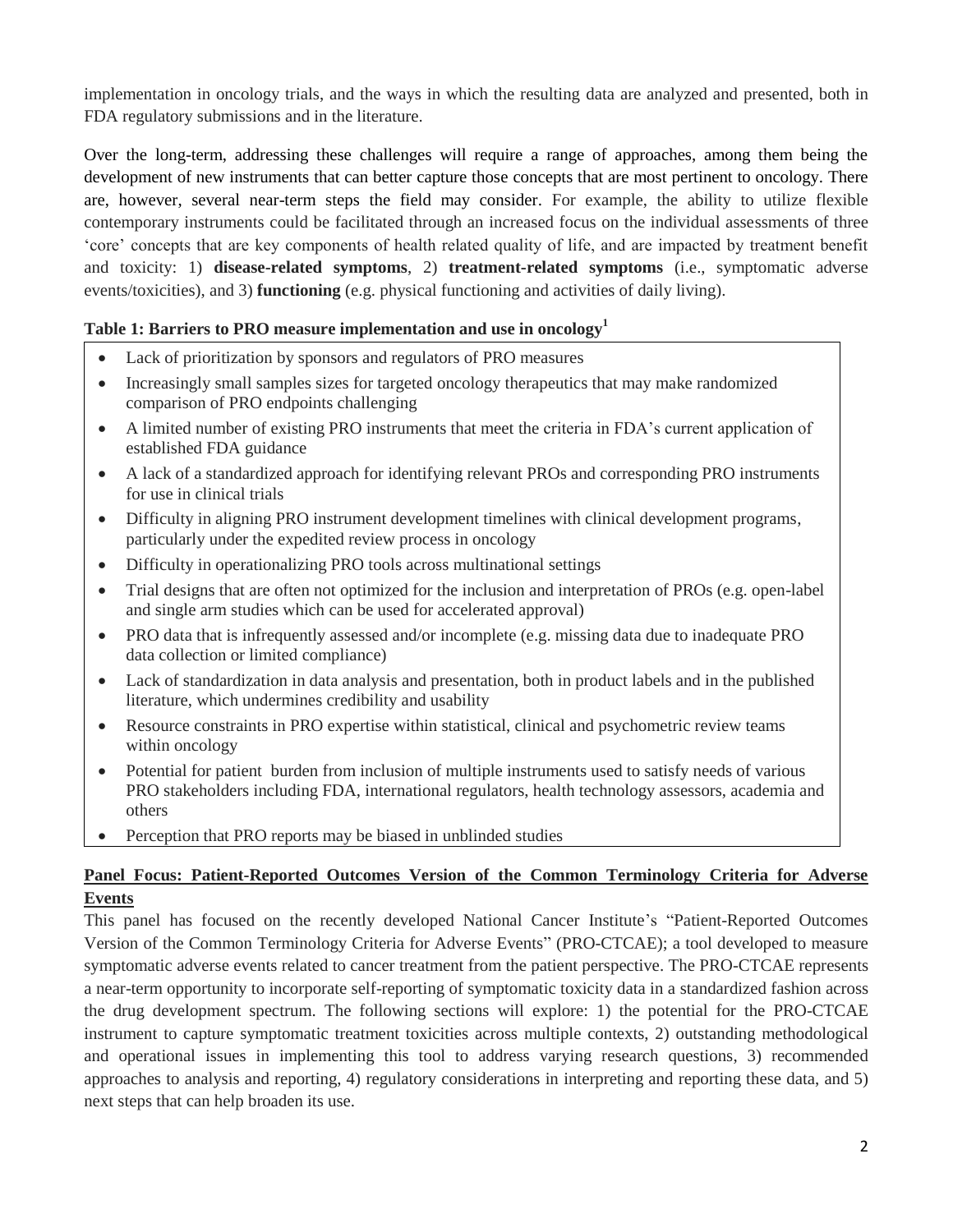## *Development of the National Cancer Institute's PRO-CTCAE instrument*

Currently, adverse events in cancer clinical trials are assessed and reported by health care providers using a standard method developed by the National Cancer Institute (NCI) known as the Common Terminology Criteria for Adverse Events (CTCAE). The NCI CTCAE system for grading and reporting adverse events (AE) is used widely during drug development, and the incidence and severity of important and/or frequent adverse events are provided in the FDA label following approval to inform patients and providers of the adverse effects of cancer treatments reported during the trial. The CTCAE contains approximately 800 individual adverse events that are graded for severity and impact on a scale of 1-5, anchored to discrete clinical phenomena (with 1 generally representing mild magnitude and no interference, and 5 representing death). These items are divided into three broad categories: 1) laboratory-based adverse events such as white blood cell count, 2) observable/measurable events such as blood pressure, and 3) symptomatic events such as pain or nausea.<sup>6</sup> The current standard of practice is for research staff to report on all three categories of adverse events using CTCAE.

Despite patients' willingness and ability to self-report, there is substantial evidence that clinicians under-detect the prevalence and severity of subjective symptoms such as pain and fatigue, and that clinicians' failure to note these symptoms can result in unnecessary harm to patients.<sup>7,8</sup> To improve the precision and patient-centeredness of the existing AE reporting system, a consortium of research centers, oncology practice sites, and PRO instrument developers was assembled by the NCI to develop and test a PRO measurement system to be used as a companion to the CTCAE. The development team included scientific staff from the NCI, FDA staff, as well as clinical investigators, methodologists, and patient representatives. As a first step, 78 symptomatic AEs drawn from the CTCAE were identified as amenable to patient reporting. These events were subsequently developed into a library of 124 PRO items, which were then refined through cognitive interviewing and determined to have acceptable measurement properties in a large validation study in a diverse sample of cancer patients receiving treatment.<sup>6,9,10</sup>

Figure 1 highlights how one particular symptomatic adverse event item in CTCAE (version 4.0) compares to the PRO-CTCAE item structure. In the CTCAE item, severity and interference are considered together in making a safety determination for the grade of the item. The PRO-CTCAE item has been broken into independent questions to allow for the separate scoring of severity and interference.

## **Figure 1: CTCAE vs. PRO-CTCAE Item Structures**

## **CTCAE vs. PRO-CTCAE Item Structures**

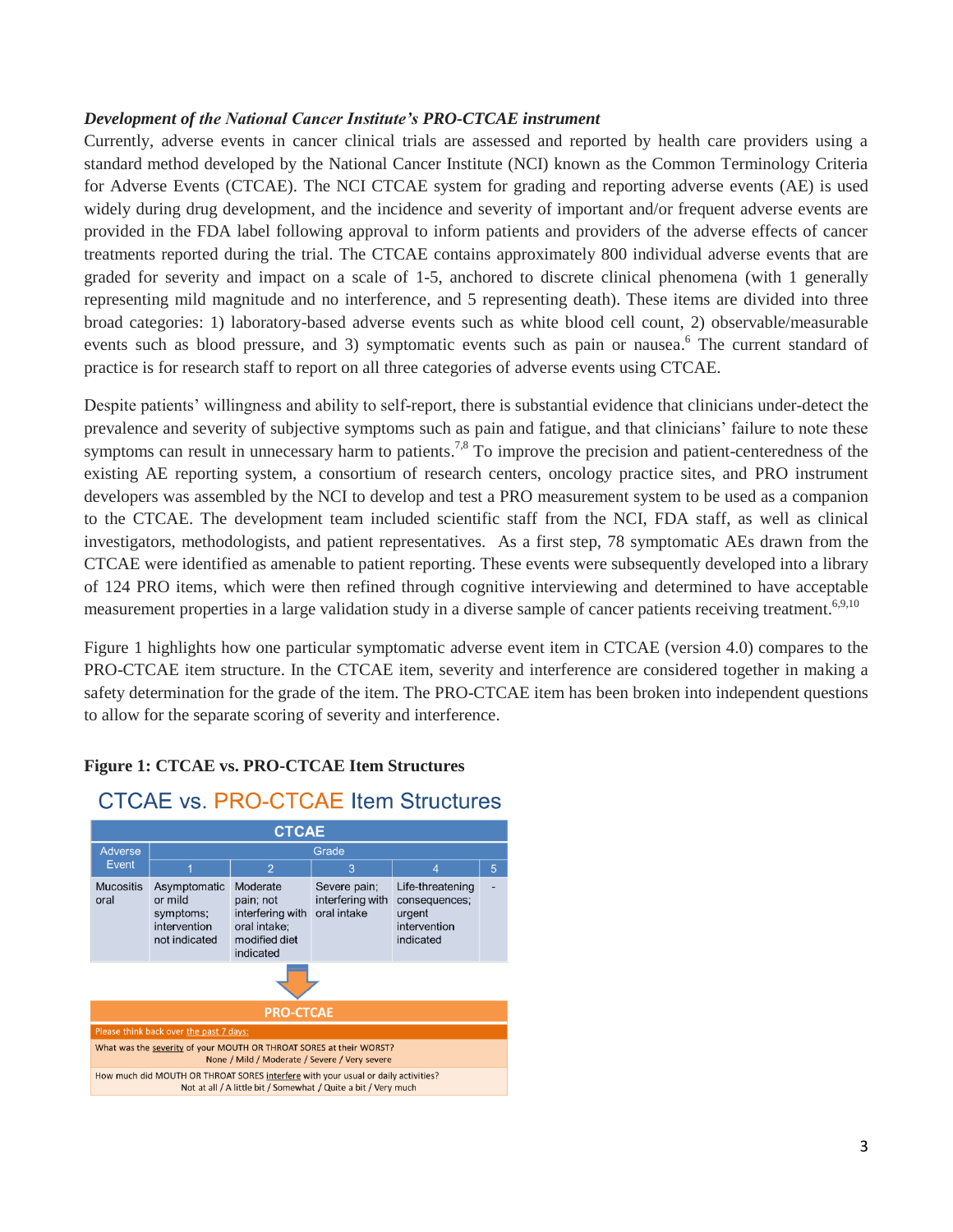Prior evaluations have found that the PRO-CTCAE items are well-understood by patients undergoing a range of different treatments, and demonstrate favorable validity, reliability, and responsiveness in large and diverse patient groups. Efforts are underway to develop optimal methods to incorporate PRO-CTCAE information into different study designs across the drug product lifecycle and to establish the logistical approaches to implementing in NCI-sponsored clinical trials. More than 150 early adopters in industry and academia have also incorporated PRO-CTCAE into their observational studies and clinical trials.

The PRO-CTCAE has also been integrated into two NCI-supported multicenter controlled trials to evaluate the feasibility and value of the instrument, including a study in the NRG/RTOG cooperative group (a chemoradiation trial in lung cancer), and one in the Alliance cooperative group (a multimodality therapy trial in rectal cancer, as well as two additional ongoing trials in breast cancer).<sup>11,12</sup> These evaluations have found that most patients will self-report using the PRO-CTCAE during active treatment, with more than 90% reporting compliance via an automated telephone system with human backup for patients who miss their scheduled calls (compliance was slightly lower at 86% when using tablet computers at clinic visits without backup data collection). PROs were also better at detecting baseline symptoms compared to clinician reporting, thus leading to a more comprehensive understanding of pre-existing symptoms versus those that emerge during treatment.<sup>12</sup> The ability to delineate toxicities between study arms may also be enhanced with patient reporting in addition to clinician reporting, as opposed to clinician reporting alone.

## *Capturing patient-reported treatment side effects throughout the drug product lifecycle*

The PRO-CTCAE item library has several potential uses, and can be employed across cancer treatment modalities (i.e. chemotherapy, radiation, and surgery) to evaluate both acute and chronic toxicity. Given that the CTCAE system is already in wide use across both research and practice settings, the PRO-CTCAE item library is particularly well-placed to be integrated across the entire drug development spectrum and thus serve as an example of a standard method for patient self-reporting of symptomatic toxicities. Importantly, PRO-CTCAE provides the ability to select items from the library that are relevant to the adverse event profile of the regimen under study. This ability to adapt to a specific therapeutic context is lacking in most existing HRQOL disease modules that assess a static set of common adverse events regardless of the therapeutic context.

In designing a study that would include PRO-CTCAE, an investigator selects for surveillance those symptomatic toxicities that are most bothersome to patients, and anticipated to be meaningful and relevant based on prior knowledge of the agent, or knowledge of the on- and off-target symptomatic effects of the drug class. Input from patients should be obtained where feasible. The PRO-CTCAE system also encourages the collection of free-text narratives of additional symptoms that the patient is experiencing, to allow for the capture of unanticipated events. It should be recognized that the PRO-CTCAE is not a measure of treatment burden, disease burden, or treatment efficacy and further work must be done to provide a well-defined and reliable endpoint to assess treatment burden.

Potential uses of the PRO-CTCAE item library include:

- In early-phase trials, the instrument could help provide initial information about the side effect profile of an agent, provide context to establish dosing and schedule, and inform PRO-CTCAE item selection and standardized supportive care for later-phase studies. Identification of severely bothersome symptomatic adverse events may even inform decisions regarding which agents to advance in development.
- In expansion cohorts, PRO-CTCAE could help to elaborate on toxicity in broader populations, refine dosing, identify chronic symptomatic toxicities that may impair adherence, generate data to power clinical outcome assessments and explore approaches (e.g. alternate schedules/dosing, supportive care) to reduce or mitigate symptomatic AEs.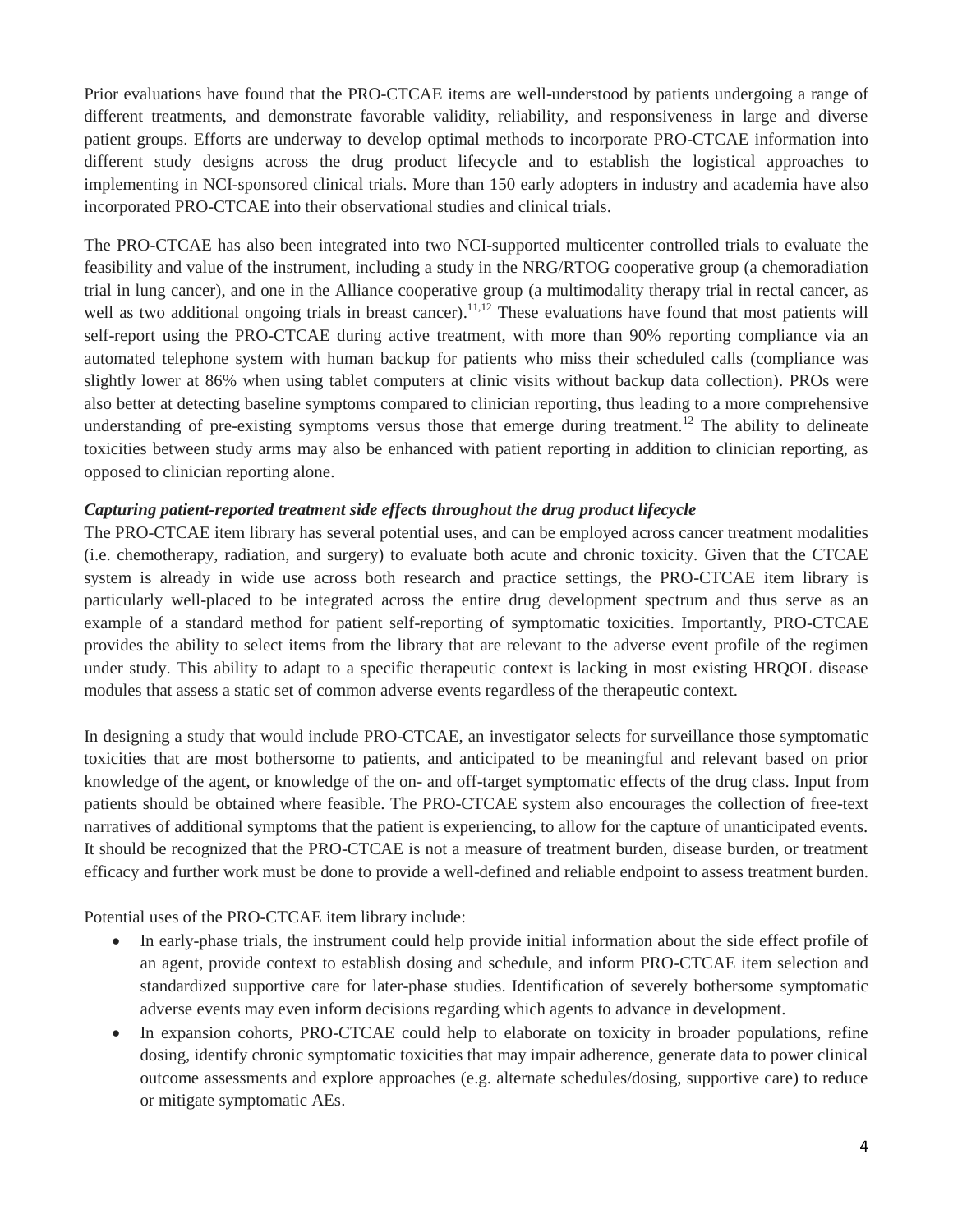- In both early and late-phase trials, the library could be used to improve characterization of symptoms at baseline. In late-phase trials, PRO-CTCAE contributes to developing a profile of the symptomatic adverse effects of treatment that can be generalized to a wider population, inform assessments of overall benefits and risks, and provide data for comparative tolerability assessments.
- In post-market studies, particularly for accelerated approvals that usually involve randomized trial commitments, it could aid assessment of longer-term impacts of the treatment, and may be particularly valuable in tailoring regimens for vulnerable sub-populations. It could also inform safety surveillance activities, comparative effectiveness research, and clinical management during routine oncology practice.

While PRO-CTCAE data have not yet been used to inform a regulatory decision, PRO data submitted to FDA, including PRO-CTCAE, would be reviewed as part of the overall assessment of a treatment's safety and efficacy. As use of PRO-CTCAE increases, the drug development community can iteratively improve the tool and the analysis of the data it produces, increasing the likelihood of future inclusion of descriptive patient-reported symptomatic adverse event data in the FDA label. It is anticipated that this data will be complimentary to ClinRO CTCAE data. Optimal item selection and trial design would be facilitated by incorporating PRO-CTCAE early into a treatment's development program. A sound rationale for the objective selection of adverse events to be measured, the approach to scoring, the handling of missing data and other key aspects of trial conduct will be critical, and early interaction with FDA regarding the PRO-CTCAE strategy is recommended.

## *Operationalizing PRO-CTCAE in drug development*

PRO-CTCAE has two primary components: 1) the symptom library itself, already available for use by investigators; and 2) the electronic architecture that is used to capture and store the information collected. The electronic architecture is being developed for NCI clinical trial networks with the goal of being integrated into other NCI data collection tools. Those industry partners that are using the PRO-CTCAE item library have developed their own electronic tools for collection of the data.

Several methodological and operational issues will need to be addressed in order to ensure optimal and broad utility of the item library (Table 2). These operational issues—and the extent to which they represent a challenge for investigators—are influenced by how the instrument and the information generated from it are used in the study design. For example, if PRO-CTCAE is used to collect descriptive data that is captured, stored, and analyzed once the trial is completed, then the operational considerations are straightforward. However, one of the potential uses of patient-reported symptomatic adverse events is the real-time use of the data generated to better inform clinical decision making during the conduct of a trial. Additional work is required to determine how best to implement the instrument and the information generated from it for such purposes. In order to realize the full potential of PRO-CTCAE, an iterative approach will be needed to incorporate the tool into trials and evaluate its performance over time.

#### *Approaches to analyzing and standardizing PRO-CTCAE information*

As PRO-CTCAE is more commonly incorporated into clinical trials, optimal approaches to analyze, interpret, and present the collected data in a rigorous and standard manner are urgently needed. Below are major considerations and potential approaches to address these issues (Table 3).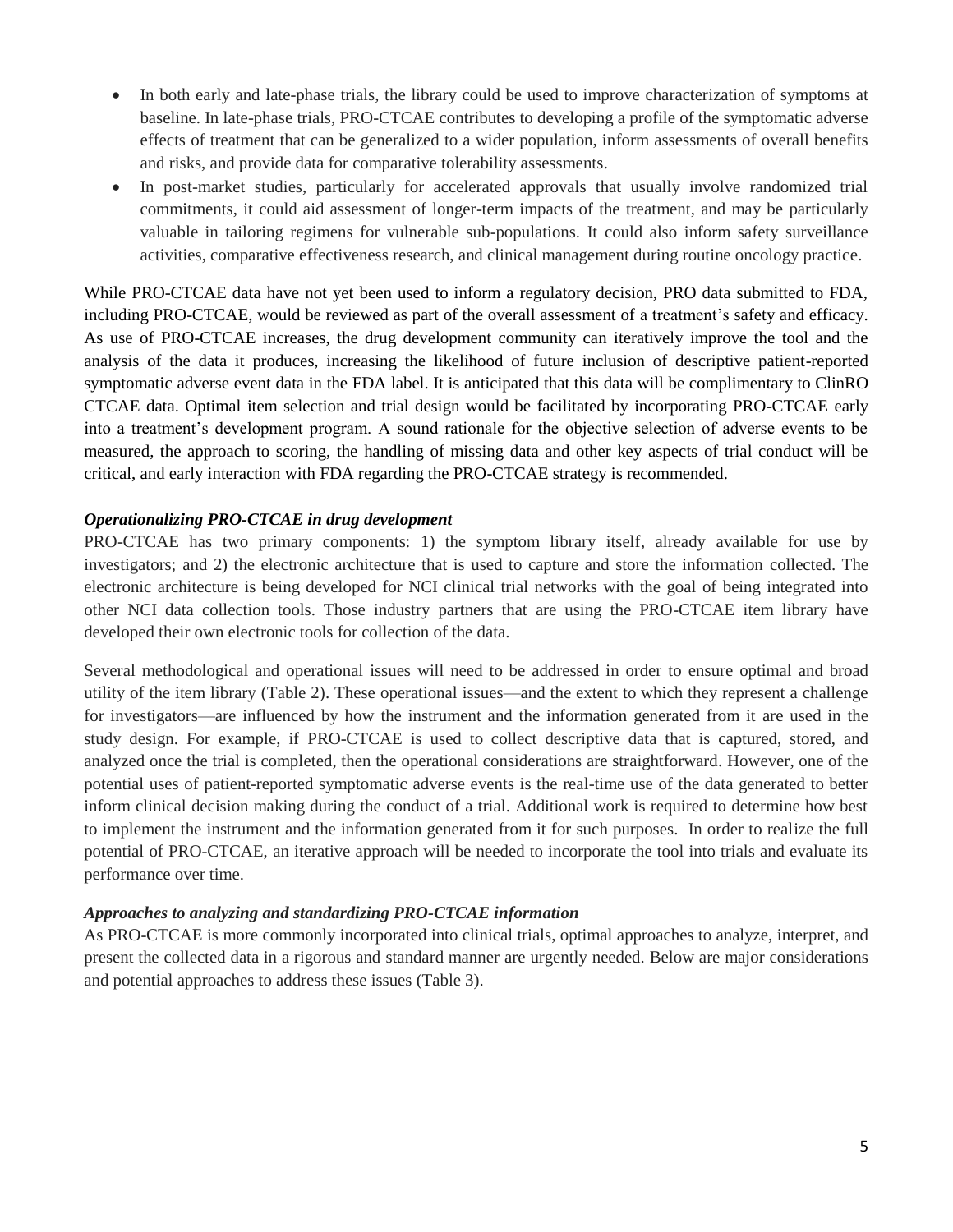| <b>Issues</b>                       | <b>Potential solutions</b>                                                                                          |
|-------------------------------------|---------------------------------------------------------------------------------------------------------------------|
| Item selection                      | Develop consensus recommendations on approach to selecting                                                          |
|                                     | items for particular contexts of use.                                                                               |
| Considerations for item 'write-in'  | Develop consensus on approaches to enabling, coding, and                                                            |
| by patients                         | analyzing patient write-in responses. The PRO-CTCAE                                                                 |
|                                     | software hosted at the NCI incudes a free text capability for                                                       |
|                                     | write-ins.                                                                                                          |
| Linguistic and quantitative         | Many more languages are needed to include this in a global                                                          |
| validation                          | trial. There needs to be a process and plan for cooperative                                                         |
|                                     | investment in linguistic and quantitative validation of the                                                         |
|                                     | language versions to assure measurement equivalence and                                                             |
|                                     | justify pooled analyses.                                                                                            |
| Obtaining permission to use the     | Open access with an online registration system to enable                                                            |
| item library                        | documentation and tracking of users.                                                                                |
| Minimizing patient burden in trials | Identify strategies for incorporating different PRO questions                                                       |
|                                     | while minimizing duplicative and redundant questions to                                                             |
|                                     | patients.                                                                                                           |
| Minimizing duplication              | PRO-CTCAE questions may overlap with existing measures                                                              |
|                                     | from HRQOL and other assessments. Engagement with                                                                   |
|                                     | international regulatory and payer entities is necessary to                                                         |
|                                     | reduce duplication of concepts being assessed while ensuring<br>the PRO strategy meets the evidentiary needs of all |
|                                     | stakeholders.                                                                                                       |
| Mechanisms for sharing results      | Consensus on how to represent the data in publications and                                                          |
| with clinicians and patients        | drug labels is needed. Further workshops are planned beginning                                                      |
|                                     | in 2016 to address data analysis and other operational issues                                                       |
|                                     | utilizing experience gained from early adopters.                                                                    |

**Table 2: Strategies for operationalizing PRO-CTCAE in drug development**

| <b>Considerations for analysis/reporting</b> | <b>Possible approaches</b>                                     |
|----------------------------------------------|----------------------------------------------------------------|
| Displaying data in longitudinal v.           | Standard AE tables including PRO-CTCAE data as well as         |
| frequency tables                             | CTCAE data, stacked bar charts/histograms displaying           |
|                                              | symptom attributes (frequency, severity, interference) at each |
|                                              | measurement, plots of longitudinal trajectories for selected   |
|                                              | AEs of interest.                                               |
| Missing data                                 | Backup data capture strategies must be integrated into trials. |
|                                              | Data quality should be monitored prospectively. Frequency      |
|                                              | and reasons for missing data should be reported. Clinician     |
|                                              | reporting is the basis for capturing all adverse events when   |
|                                              | patients are too ill to report, or unable to report due to     |
|                                              | cognitive or language barriers.                                |
| Treatment of baseline events                 | PRO-CTCAE improves the capture of baseline symptom             |
|                                              | status, and baseline values should be incorporated into        |
|                                              | interpretations of change over time.                           |

## **Table 3: Major considerations and possible approaches to data analysis and reporting**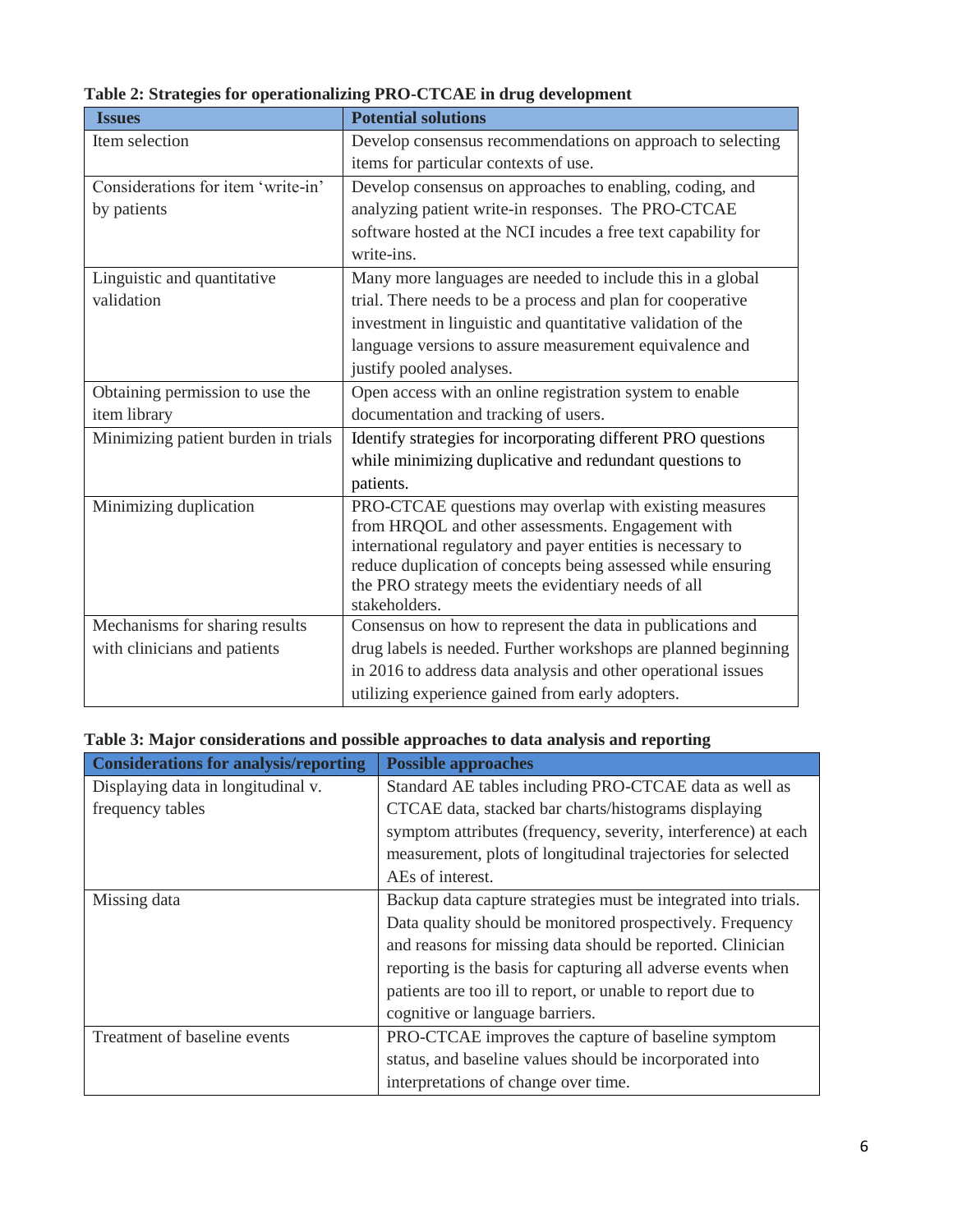## **Conclusion**

Work is already underway to address a number of priority methodological and operational issues related to PRO-CTCTAE, including additional translation and linguistic validation to enable multinational trials, enabling open access without requiring permission, and mapping PRO-CTCAE scores to CTCAE grades. Experts from across the PRO field continue to discuss data collection and interpretation, impact on industry and regulatory frameworks, and other barriers that may hinder broader inclusion of PROs in trials of new cancer therapies. PRO-CTCAE can play an important role in improving the quality, reliability, and completeness of patient-reported symptomatic adverse event data collected during cancer clinical trials. Continued refinement of the PRO-CTCAE measurement system and its systematic use in clinical trials could lead to inclusion of descriptive PRO-CTCAE data in the FDA label that is complimentary to ClinRO data. This would ultimately provide both patients and clinicians with useful and reliable information on the impact of treatment reported by patients themselves.

PRO-CTCAE could also form one key component in comparing the side effect profile and its burden between two different therapies in the clinical trial setting. Such a "comparative tolerability" trial design will require further dedicated efforts to identify optimal approaches, including the potential creation and inclusion of a measure of "overall treatment burden". This has been attempted in the past with prospective interventional patient preference studies, and could be an interesting area for investigation in 'chronic', maintenance or adjuvant indications requiring long periods of treatment. Finally, it remains critically important to involve all those who utilize PRO data to inform regulatory and payment decision-making to work toward a common framework of PRO measures and endpoints that provide the most accurate data to address the needs of all, while reducing burden and duplication.